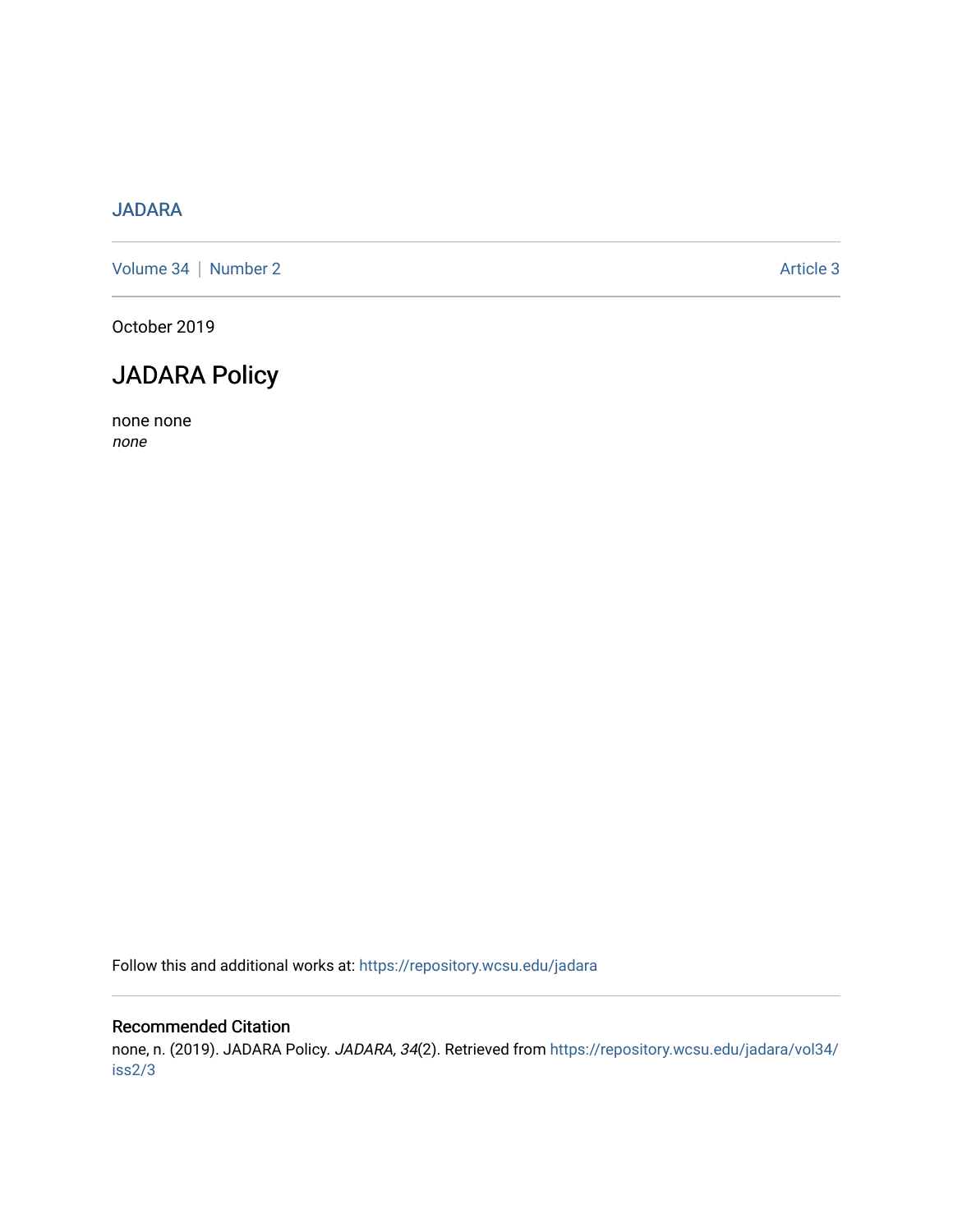none: JADARA Policy

# JADARA

#### A Journal for

## Professionals

#### Networking for Excellence in

#### Service Delivery with

#### Individuals who are Deaf

#### or Hard of Hearing

#### **Editors**

Diane Morton Gerard G. Walter<br>Gallaudet University National Technical Institute f National Technical Institute for the Deaf

#### Editorial Review Board

| Nancy Eldredge                 | <b>Russell Rosen</b>                         |
|--------------------------------|----------------------------------------------|
| private practice, Tuscon AZ    | Columbia University                          |
| <b>Yvette Getch</b>            | John Schroedel                               |
| University of Georgia          | University of Arkansas                       |
| Irene Leigh                    | Myra Taff-Watson                             |
| <b>Gallaudet University</b>    | University of Arkansas at Little Rock        |
| Carlotta Lockmiller            | <b>Raymond Trybus</b>                        |
| <b>East Central University</b> | California School of Professional Psychology |
| Greg Long                      | McCay Vernon                                 |
| Northern Illinois University   | private practice, South PonteVedra Beach FL  |
| Nancy Long                     | Amatzia Weisel                               |
| Northern Illinois University   | <b>Tel-Aviv University</b>                   |

©byADARA1999

| <b>VOLUME 34</b> | <b>NUMBER 2</b> | <b>WINTER 2001</b> |
|------------------|-----------------|--------------------|
|                  |                 |                    |

ISSN 0899-9228